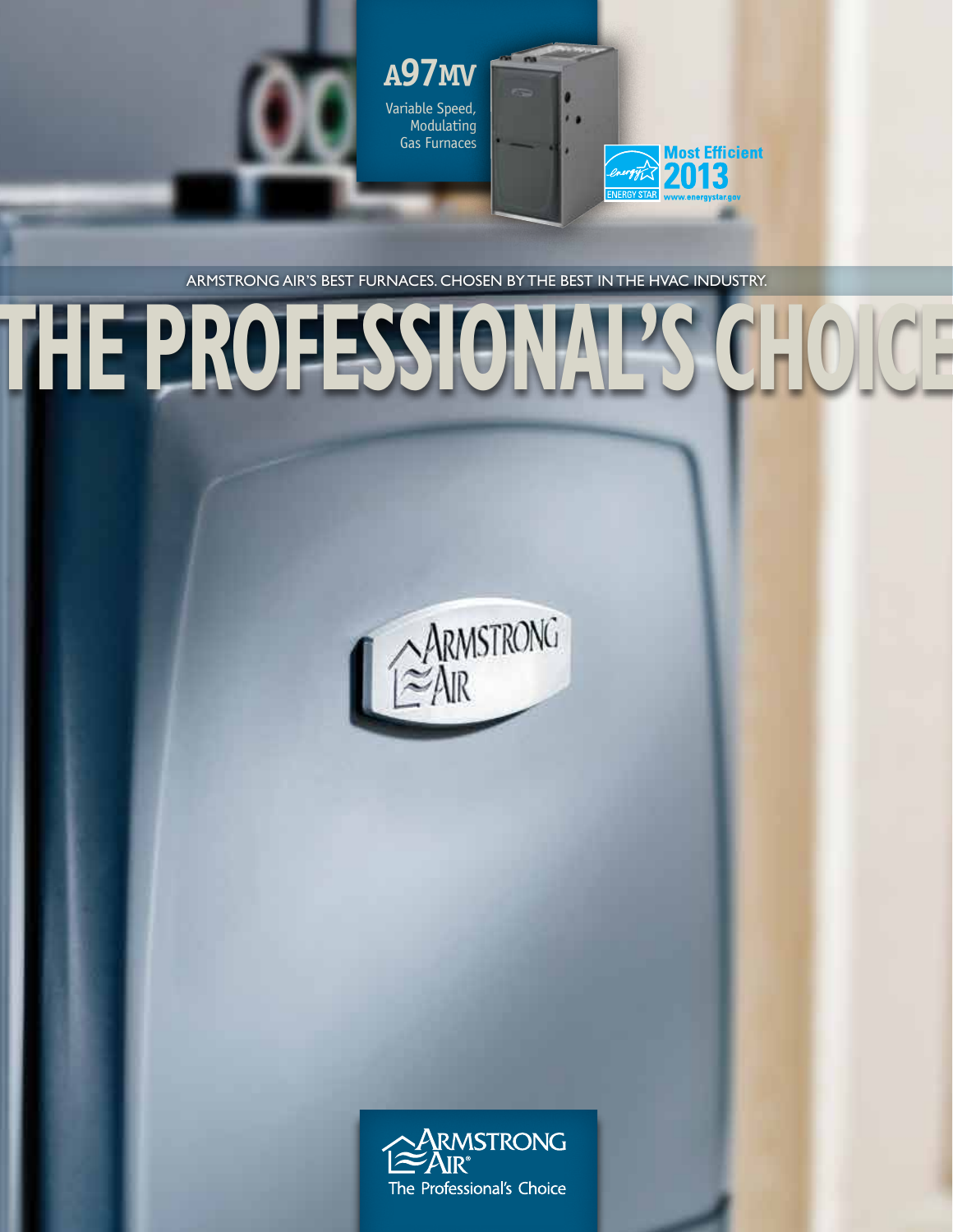

Professionals only settle for excellence. Armstrong Air™ always delivers.

Professionals in the HVAC industry choose equipment built with the **highest level of craftsmanship** and engineered with the most energy-efficient features available. An Armstrong Air **A97MV** furnace delivers on both counts. Quality construction assures **years of reliable operation,** and modulating technology provides efficient warmth even in the harshest of winters. It's home heating at its best. It's why it has been named ENERGY STAR's Most Efficient furnace. And it's why you can feel confident the A97MV is the **best choice for your home.**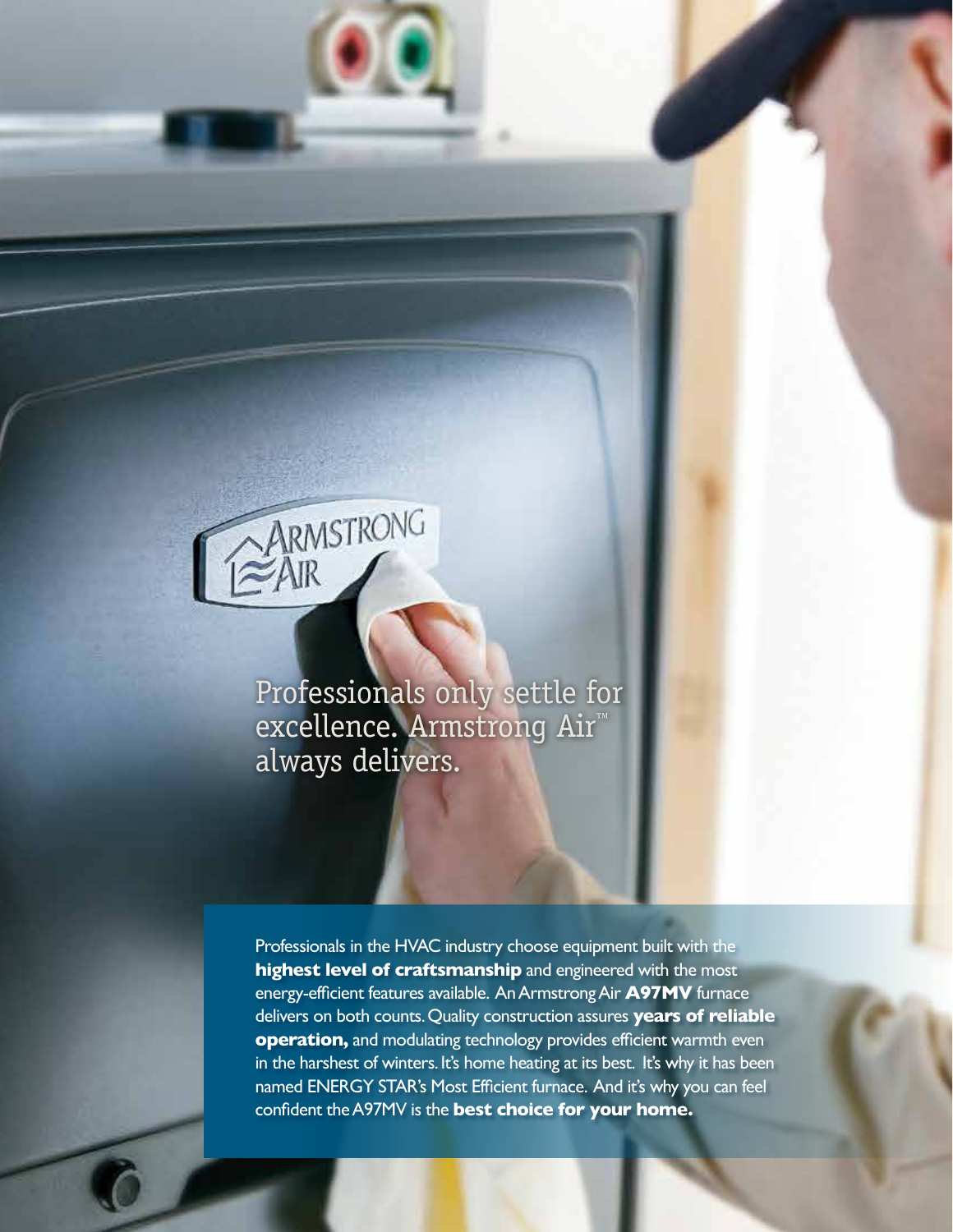#### ■ EHX<sup>™</sup> Technology:

*Every Armstrong Air furnace is engineered and built with EHX Technology, a patented design that eliminates the hot spots that can shorten furnace life. EHX Technology makes heat exchangers more durable, and with its advanced airflow system, more air contacts the heat exchanger surface area for greater heat exchange, enhancing efficiency and comfort.*

#### Advanced Heat Exchanger:

*Made from stainless steel for maximum strength and crimped, rather than welded, Armstrong Air heat exchangers are highly resistant to thermal fatigue and other stresses caused by repeated heating and cooling. During the testing process, they are subjected to temperatures that far exceed normal operating ranges, to ensure they will stand up to decades of use.*

## Modulating Heat:

*Highly precise system combines a modulating gas valve with variable speed technology to deliver consistent temperatures while saving energy. It constantly varies heat and airflow in increments as small as 5%, responding to outdoor conditions and household comfort needs. By comparison, a typical single-stage furnace operates at full heating capacity every time it cycles on.*

## Quiet Combustion™ Technology:

*Uses a smaller Btu input per burner for quieter start-up and operation while providing more even heat distribution.*

# **40 Dual-Fuel**

*The combination of a gas furnace and an electric heat pump pairs two energy sources for the perfect balance of energy efficiency and comfort.*

## The advanced features of the Armstrong Air **A97MV** work together to bring you:

## CRAFTSMANSHIP

Armstrong Air furnaces, featuring EHX and Quiet Combustion Technologies, are constructed of the highest-quality materials and put through rigorous testing to meet our **exacting standards for performance** and durability.

Variable Speed Blower: *By changing the speed of airflow, your furnace can adjust humidity levels and create more even temperatures throughout your home, while enhancing efficiency and reducing operating noise.*

**Most Efficient** 2013

#### **EFFICIENCY**

Internal Monitoring: *Your Armstrong Air A97MV furnace's electronic control system prolongs system life by continuously monitoring internal components for optimum performance and fault prevention.*

> Engineered to deliver maximum energy savings and comfort, the A97MV has an **efficiency rating of 97% AFUE,**  which means it can reduce your utility bills by hundreds of dollars every year. (See back cover for an estimate of annual energy savings.)

#### COMMITMENT

Armstrong Air's dedication to a better product is backed by a Limited Lifetime Warranty on the stainless steel heat exchanger and a 10-Year Limited Warranty on parts.\*